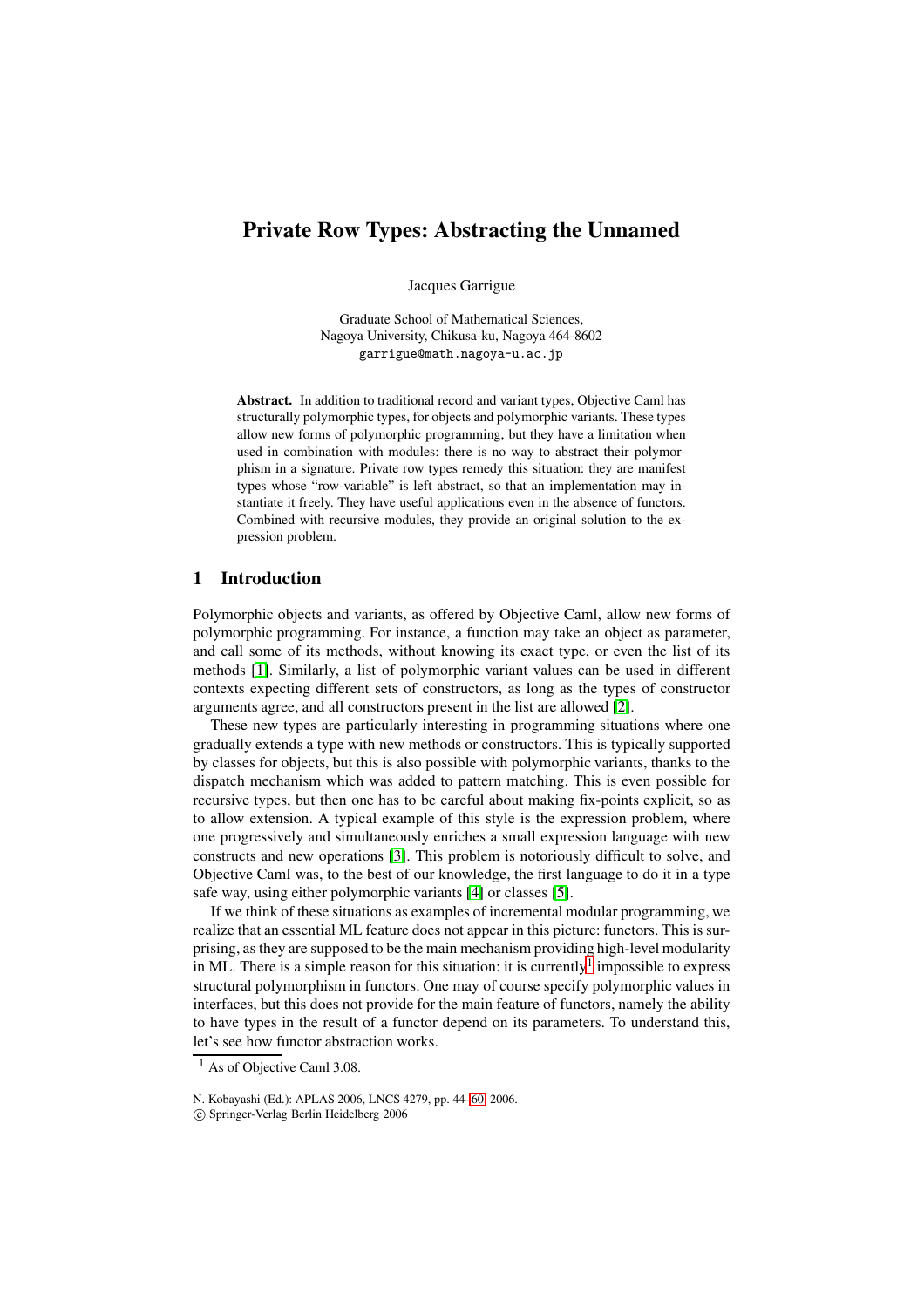```
let add (p1 : float array) (p2 : float array) =let 11 = Array.length p1 and 12 = Array.length p2 in
  Array.init (max l1 l2)
    (fun i \rightarrow if i < 11 then if i < 12 then p1.(i) +. p2.(i)
              else p1.(i) else p2.(i))
```
This program computes the sum of two polynomials. We might want to abstract the representation of arrays, to emphasize that this program uses them functionally (arrays in OCaml are mutable.)

```
module type Vect = sig
  type t
  val init : int \rightarrow (int \rightarrow float) \rightarrow t
  val length : t -> int
  val get : t \rightarrow int \rightarrow floatend
module Poly (V : Vect) = struct
  let add p1 p2 =
    let 11 = V.length p1 and 12 = V.length p2 in
    V.init (max l1 l2)
       (fun i -> if i < 11 then if i < 12 then V.get p1 i +. V.get p2 i
                  else V.get p1 i else V.get p2 i)
end
```
We have given the name t to float array, and made it abstract as a parameter. The type inferred for add is  $V \cdot t \rightarrow V \cdot t \rightarrow V \cdot t$ , which depends on what implementation of Vect we will pass as parameter to Poly.

What happens now if we want to make explicit that vectors are to be represented as objects, calling methods inside the functor? Here is a first attempt.

```
module type OVect = sig
  type t = <length: int; get: int \rightarrow float>
  val init : int \rightarrow (int \rightarrow float) \rightarrow t
end
module OPoly (V : OVect) = struct
 let add (p1 : V.t) (p2 : V.t) : V.t =let 11 = p1#length and 12 = p2#length in
    V.init (max l1 l2)
      (fun i -> if i < l1 then if i < l2 then p1#get i +. p2#get i
                 else p1#get i else p2#get i)
end
```
Type t is an *object type*. It gives the list of methods in the object, and their types. Methods are called with the *obj*#*method* notation. Objects and their types in OCaml are fully structural, and they can be seen as polymorphic records[6], extended with explicit structural subtyping. The code above typechecks correctly, but it doesn't give us enough polymorphism. Since t has a concrete definition in OVect, any module implementing OVect will have to include exactly the same definition. Structural subtyping allows coercing an object with more methods to type t, returning it in in[it](#page-15-5) or passing it to add, but other methods become inaccessible. That is, the result of add would still have only methods length and get. What we would like is to be able to define implementations where t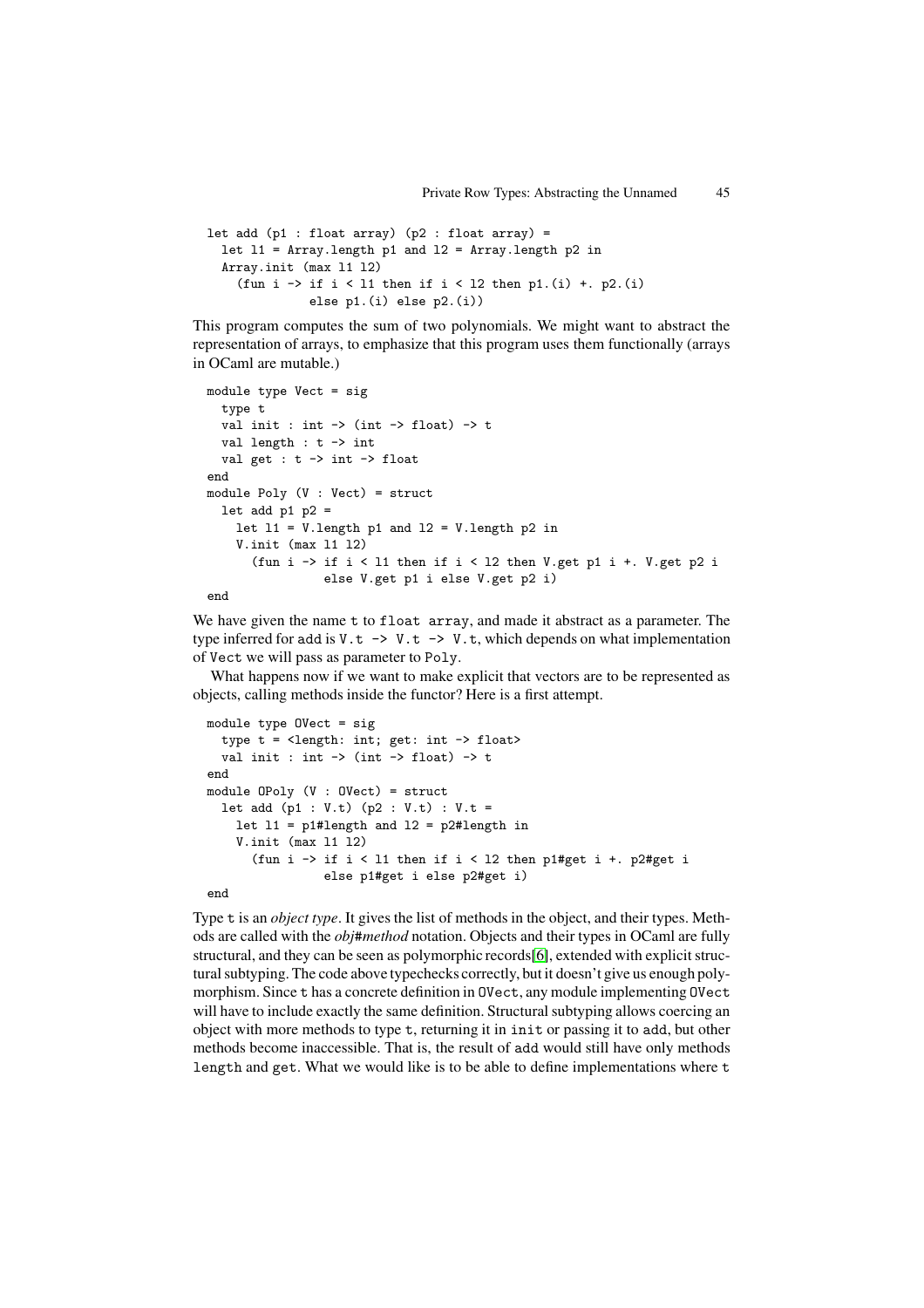has more methods than in OVect, so that we could still access them in the result of add. Intuitively, this amounts to defining t in OVect as

type t = <length: int; get: int -> float; ..>

where the ellipsis ".." allows extra methods. But free type variables are not allowed in types definition (think of type  $t = 'a$ ) and the "..." in the above type represents an internal type variable, usually called the *row variable*, which is free here. The first solution that comes to mind is to do as we would with normal type variables, and define an abstract type corresponding to this "..".

```
type t_row
type t = <length: int; get: int -> float; t_row>
```
This requires the ability to name the row variable, which is anonymous in OCaml. We formalize this idea at the beginning of section 3. We also find that it is only a first step, as incremental refinement of type definitions would be clumsy, and this formalization cannot fully handle polymorphic variant types.

A better approach to this problem is to find a middle-ground between abstract types, which are completely opaque, and concrete ty[pe](#page-9-0)s, which cannot be further refined.

One option to introduce such semi-abstract types would be to exploit subtyping: one might allow defining upper or lower bounds for abstract types. This is the idea behind F-bounded polymorphism [7], which has been integrated into a number of languages such as Generic Java [8], Moby [9], or Scala [10]. In particular, Moby and Scala do have a module system able to express functors, and Scala gives an elegant solution to the expression problem [11].

In a language offering c[om](#page-15-6)plete type inference, like Objective Caml does, subtyping has to be explicit, if w[e a](#page-15-7)re to ke[ep](#page-16-0) types simpl[e. T](#page-16-1)his makes the F-bounded polymorphism approach impractical, because any use of a value whose type is semi-abstract would require an explic[it co](#page-16-2)ercion. It is more natural to stick with the fully structural approach inherent to OCaml, simply abstracting extensibility (rather than the whole type) as if it were a type variable. This means that we actually follow the idea of adding an abstract  $t$  row, but that we will keep it unnamed. Here is our syntax for it.

type t = private <length: int; get: int -> float; ..>

A private row type<sup>2</sup> is defined by a structural type, either object or variant, where the only free type variable is the row variable. Superficially, this looks exactly like the definition we just rejected as not well-formed. But here the "private" keyword implicitly binds the row variable as an anonymous abstract type, at the same level as the type definition. Using t[hi](#page-2-0)s definition in OVect, the functor OPoly now accepts any object type having at least the methods length and get with proper types.

There have been examples in the past combining classes with functors. Such a combination has been used by the FOC project for instance [12]. But in the absence of private row types, classes were only used to provide late-binding at the value level, and classes or object types did not appear in parameters of functors. We will also see that

<span id="page-2-0"></span> $2$  [The](#page-16-3) "private" part of the naming will get clearer in section 2.2. The qualifiers "row" and "structural" are more or less interchangeable in this paper. The author somehow prefers structural, but some people seem to find the concept of row easier to grasp.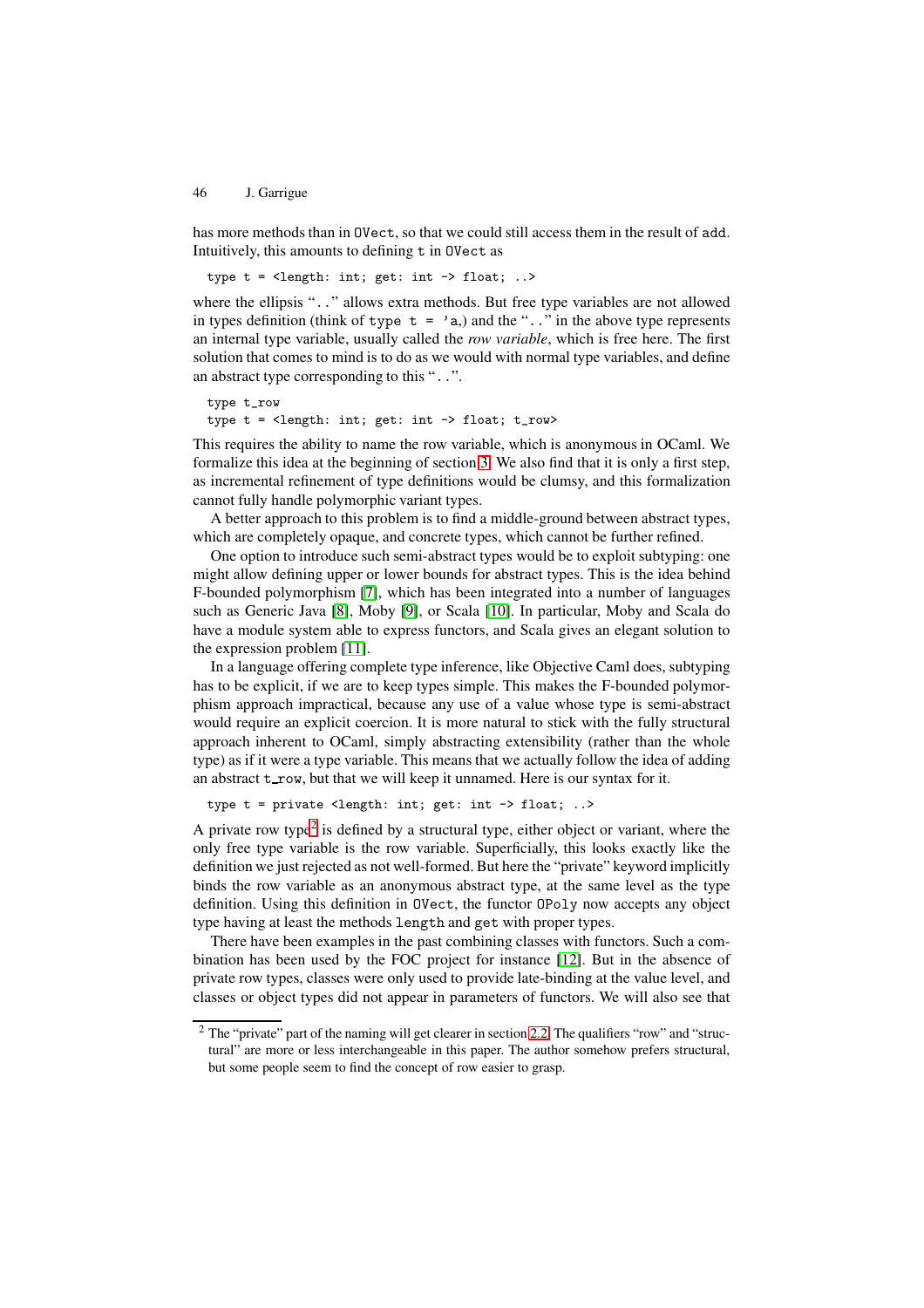private row types, in combination with recursive modules, are even more interesting for polymorphic variants, as they provide a powerful way to structure programs using them.

The body of this paper is composed of two sections. The next one presents various examples using private row types, for functors, privacy, and extensible recursion. Section 3 formalizes the definitions, combining structural polymorphism with applicative functors.

## **2 Using Private Row Types**

In this section we give examples of various uses of private row types, in combination with other features. All examples were type-checked using Objective Caml 3.09. The only new syntax compared to previous versions of the language is the "private" keyword, which indicates a private row type. While some function definitions contain type annotations, they are only there for demonstrative purposes, and the definitions would still be typable without them, leading to a more general type —*i.e.* type inference is still principal.

### **2.1 Simple Functors**

Private row types are essential in combining functors with structural polymorphism. A natural application is our introduction example. For definitions prefixed with #, we show in italic the types inferred, as in an interactive session.

```
module type OVect = sig
  type t = private <length: int; get: int \rightarrow float; ..>
  val init : int \rightarrow (int \rightarrow float) \rightarrow t
end
# module OPoly (V : OVect) = struct ... end ;;
module OPoly : functor (V: OVect) -> sig val add : V.t -> V.t -> V.t end
```
We can develop it more, by adding a map method and using it in a function mul for external product.

```
module type 0Vect2 = sigtype t = private
       \{length: \text{ int}; \text{ get}: \text{ int} \rightarrow float; \text{ map}: \text{ (float } \rightarrow float) \rightarrow t; \text{ ...} \}val init : int \rightarrow (int \rightarrow float) \rightarrow t
end
# module OPoly2 (V : OVect2) = struct
     include OPoly(V)
     let mul x (p : V.t) = p#map (fun y \rightarrow x *. y)end ;;
module OPoly2 : functor (V : OVect2) ->
  sig
    val add : V.t -> V.t -> V.t
    val mul : float -> V.t -> V.t
  end
```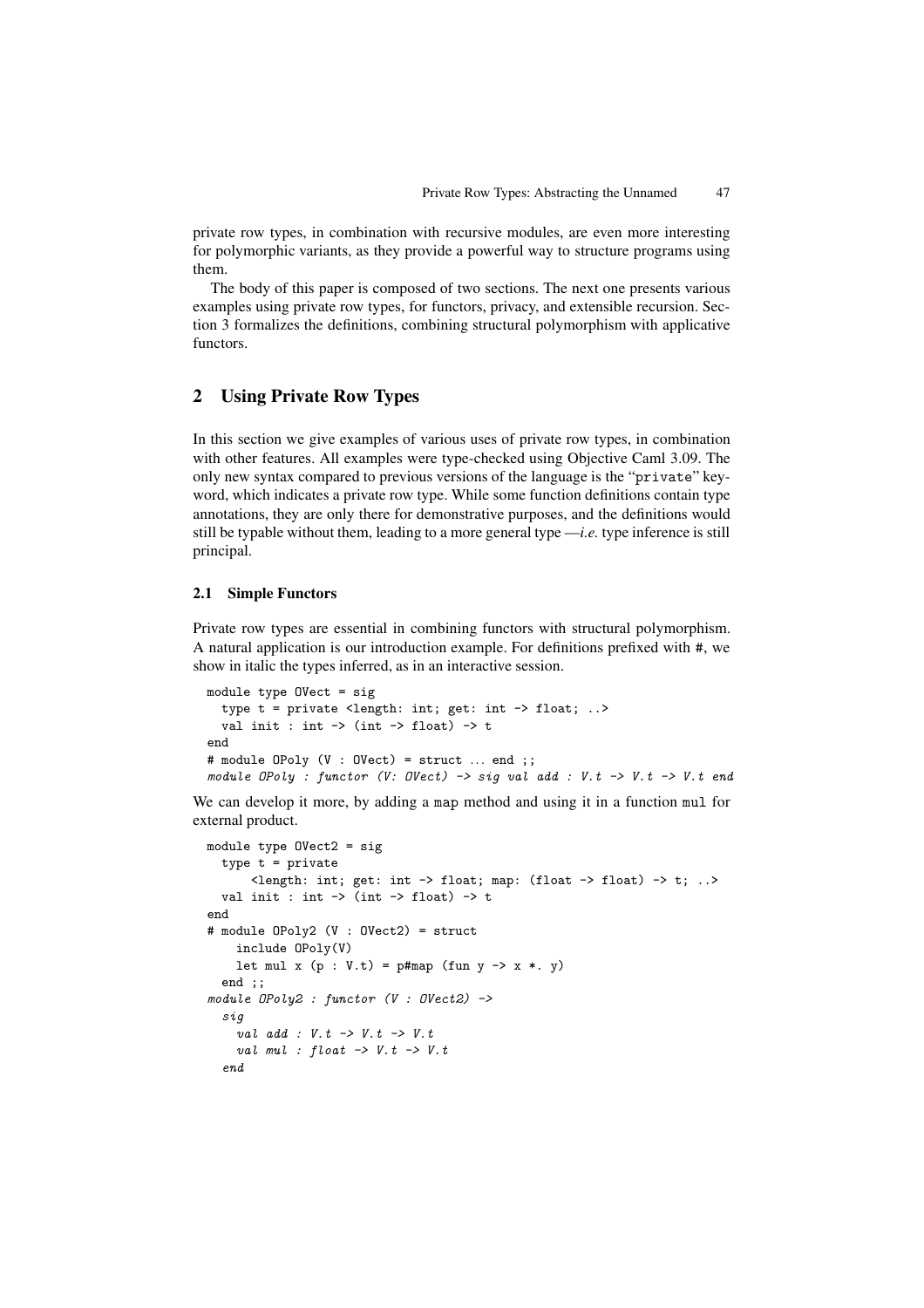Since we wish to extend OPoly, we include an instance of it. Note how we pass an argument of type OVect2 to OPoly which expects an OVect. This is accepted as OVect2.t is an instance of OVect.t.

Another typical case where we need to use functors with objects, is when the functionality we need is already provided as a functor.

```
module OMap(X : sig type t = private < compare : t -> int; ...> end)= Map.Make(struct type t = X.t let compare (x:t) y = x#compare y end)
class vector (n : int) (f : int \rightarrow float) = object (s : 's)val v = Array.init n f
 method length = n
 method get i = v.(i)method map f = \langle v = Arraymap f v \ranglemethod compare (vec : 's) = compare v (Array.init vec#length vec#get)
end
module VMap = OMap(struct type t = vector end)
module VPoly = OPoly2(struct type t = vector let init = new vector end)
```
Here the functor Map. Make from the standard library expects a type t and a function compare :  $t \rightarrow t \rightarrow int$ . Since t is not allowed any polymorphism, we have to wrap it in a new functor expecting only one type, which provides this time a method compare. We define a class vector —which implicitly also defines a type vector for its objects—, with all the methods required by OMap and OPoly2, so we can pass its type as parameter to both. Here the type annotations on f and vec are required, as class definitions may not contain free type variables.

Examples involving polymorphic variants also arise naturally. Consider for instance a simple property base, such that we may add new types of properties.

```
type basic = ['Bool of bool | 'String of string]
module Props(X : sig type t = private [> basic] end) =
  struct
    let base : (string, X.t) Hashtbl.t = Hashtbl.create 17
    let put_bool k b = Hashtbl.add k ('Bool b)
    let put_str k s = Hashtbl.add k ('String s)
    let to_string (v : X.t) = match v with'Bool b -> if b then "true" else "false"
      | 'String s -> s
      \vert \vert \rightarrow "other" (* required by typing *)
  end
```
The notation [> basic] is an abbreviation for [> 'Bool of bool | 'String ofstring]. It means that the actual variant type  $X \cdot t$  will have to contain at least the constructors of basic, and eventually more. The ">" implies the presence of a row variable. This notation is not new to this proposal, but the "private" keyword is needed to bind the implicit row variable in a type definition. An interesting consequence of extensibility is that any pattern-matching on X.t needs to contain a default case, as it may actually contain more cases than basic. This is similar to Zenger&Odersky's approach to extensible datatypes, which also requires defaults [13].

In order to extend this basic property type, we only need to define a new type and apply the functor.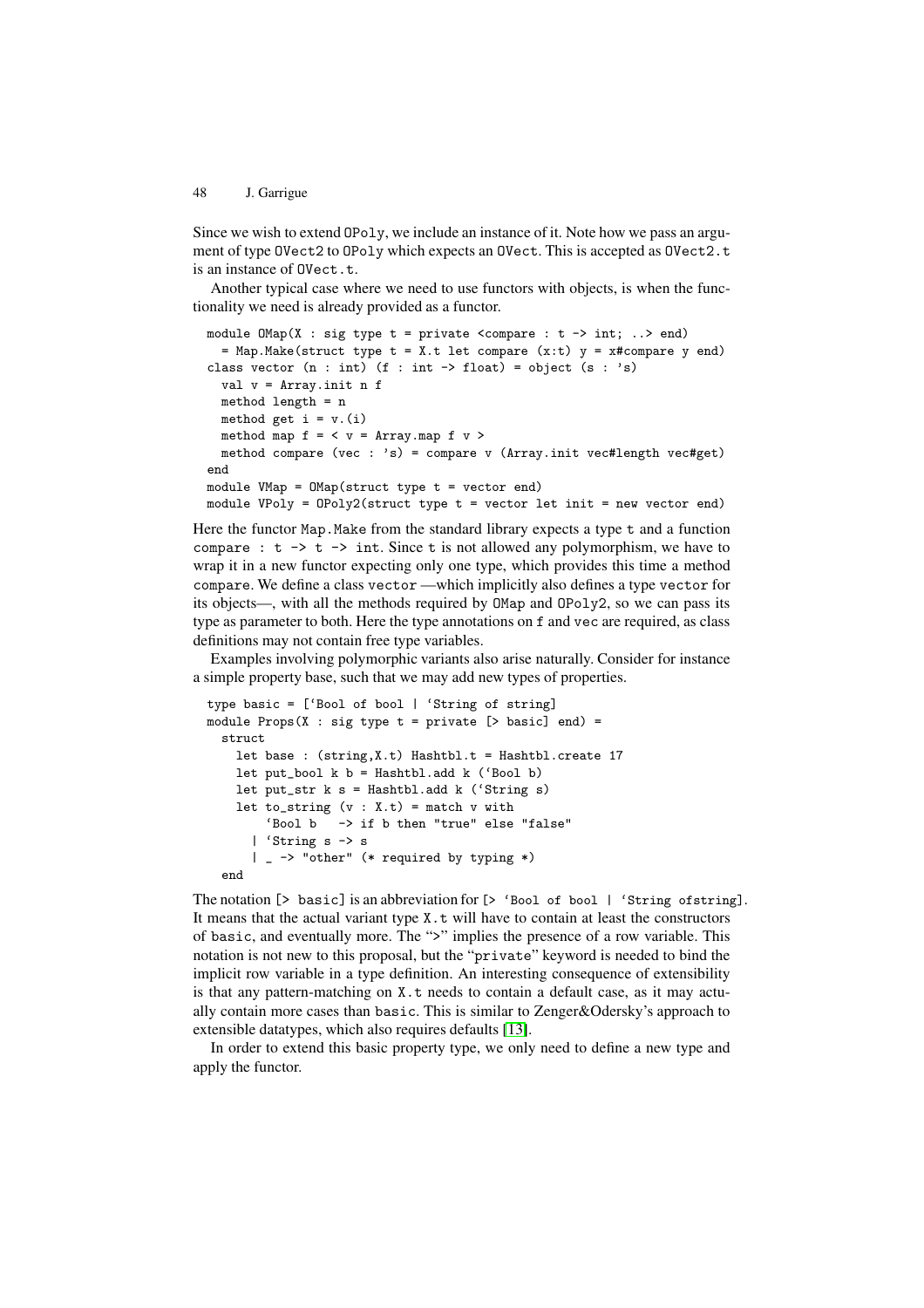```
# type extended = [basic | 'Int of int] ;;
type extended = [ 'Bool of bool | 'Int of int | 'String of string ]
# module MyProps = Props(struct type t = extended end) ;;
module MyProps :
  sig
   val base : (string, extended) Hashtbl.t
   val put_bool : string -> bool -> unit
   val put_str : string -> string -> unit
   val to_string : extended -> string
  end
```
Note that here, extended is a "final" type, not extensible, thus we may write complete pattern-matchings for it. We may want to use this property to refine the to\_string function. The notation #basic is an abbreviation for the or-pattern collecting all cases from basic, *i.e.* ('Bool \_ |'String \_).

```
# let to_string (v : extended) = match v with
    'Int n -> string_of_int n
  | #basic -> MyProps.to_string v ;;
val to_string : extended -> string
```
The functorial approach is also useful when combining polymorphic variants and mutable values. It allows to extend the type of a polymorphic variant in a different compilation unit, which was not possible before. Here is an example which causes a compile time error.

```
(* base.m1 *)type basic = ['Bool of bool | 'String of string]
let base : (string, [>basic]) Hashtbl.t = Hashtbl.create 17
$ ocamlc -c base.ml
File "base.ml", line 2, characters 41-58:
The type of this expression, (string, _[> basic ]) Hashtbl.t,
contains type variables that cannot be generalized
```
Since base is not a value, its type cannot be made polymorphic. A final type for it should be determined in the same compilation unit. Since no such type is given here, this results in an error. Using the above functor avoids the problem, by delaying the creation of the hash table to the application of the functor. Note that using a functor means that any code accessing the property base must be functorized too. This is a classical downside of doing linking through functor application. As a counter part, this enhances modularity, allowing to use several property bases in the same program for instance.

### **2.2 Relation to Private Types**

Since version 3.07, released in 2003, Objective Caml has *private types*, introduced by Pierre Weis [14]. Like private row types, private types are intended to appear in signatures, abstracting some behavior of the implementation. To do that, they simply restrict (non-polymorphic) variants and records, prohibiting the creation of values outside of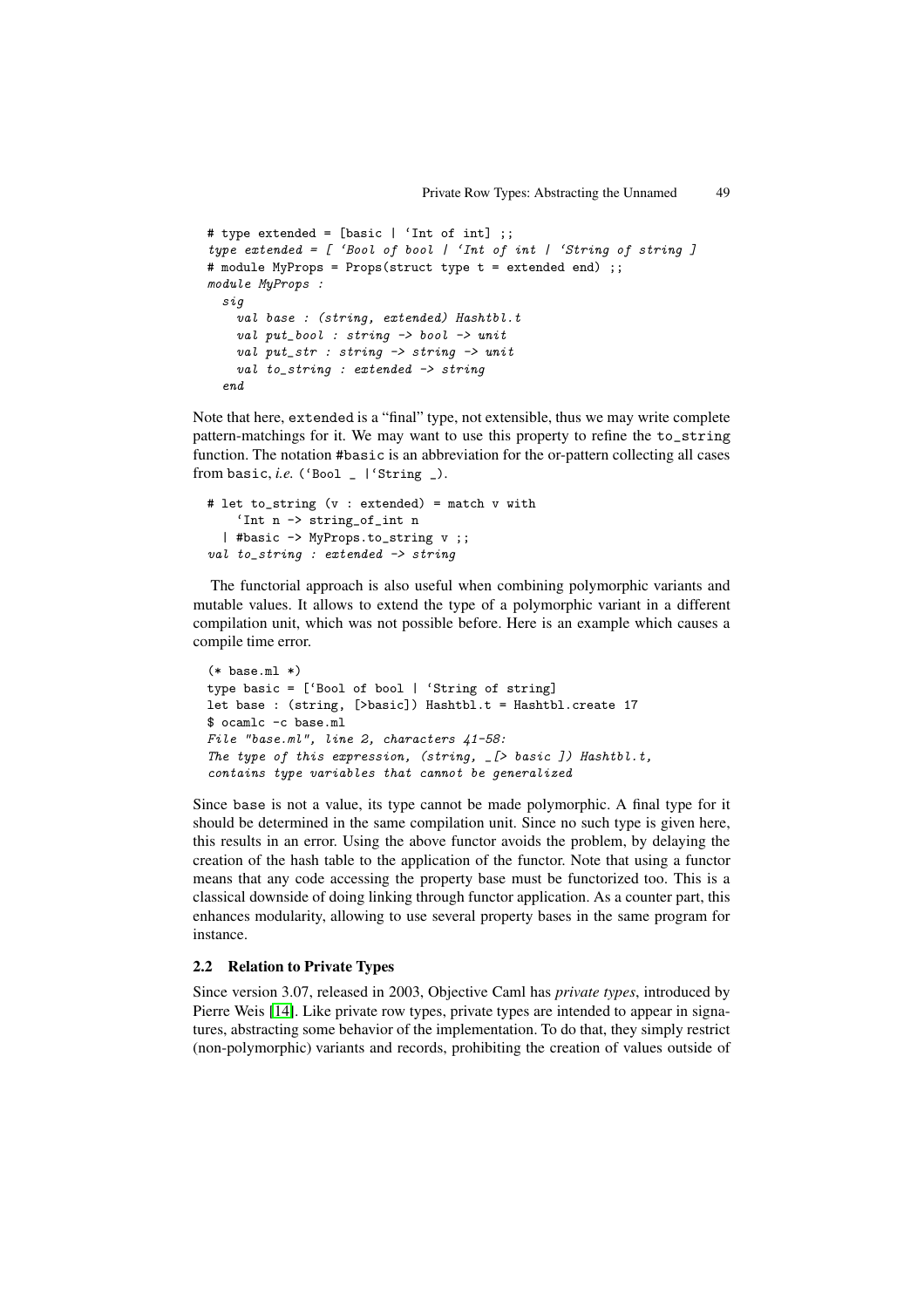the module where they were defined, while still allowing pattern-matching or field access. Contrary to private row types, they do not allow refinement of type definitions. Their main intent is to allow to enforce invariant properties on concrete types, like it is possible with abstract datatypes, while avoiding any overhead.

```
module Relative : sig
 type t = private Zero | Pos of int | Neg of int
 val inj : int -> t
end = struct
  type t = Zero | Pos of int | Neg of int
 let inj n = if n=0 then Zero else if n>0 then Pos n else Neg (-n)
end
# open Relative ;;
# let string_of_rel = function
    Zero -> "0"
  | Pos n -> string_of_int n
  | Neg n -> "-" ^ string_of_int n;;
val string_of_rel : rel -> string
# Zero;;
Cannot create values of the private type Relative.t
```
Interestingly, we can simulate private types with private row types. The kind of variant refinement used here is opposite to the previous section: we model restrictions on construction by assuming that some constructors may actually not be there. This gives us more flexibility than with the original private types, as some constructors may be declared as present, to make them public.

```
module Relative : sig
 type t = private [< 'Zero | 'Pos of int | 'Neg of int > 'Zero]
 val inj : int -> t
end =struct
 type t = ['Zero | 'Pos of int | 'Neg of int]
 let inj n = if n=0 then 'Zero else if n>0 then 'Pos n else 'Neg (-n)end
# let zero : Relative.t = 'Zero;;
val zero : Relative.t = 'Zero
# let one : Relative.t = 'Pos (-1);;
This expression has type [> 'Pos of int ] but is here used with type
 Relative.t
```
The private definition of t has one public constructor, 'Zero, as implied by the "> 'Zero" bit of the definition, which says that it must be present in the implementation, but 'Pos and 'Neg are allowed to be absent, so they are private. As a result, 'Zero can be given type Relative.t, but 'Pos(-1) cannot, which protects abstraction.

Private record types can be modeled by object types, this time in the usual way. As an extra feature we naturally gain the possibility of hiding some fields. This allows to define module-private (or friend) methods, like in Java, while OCaml only has objectprivate methods.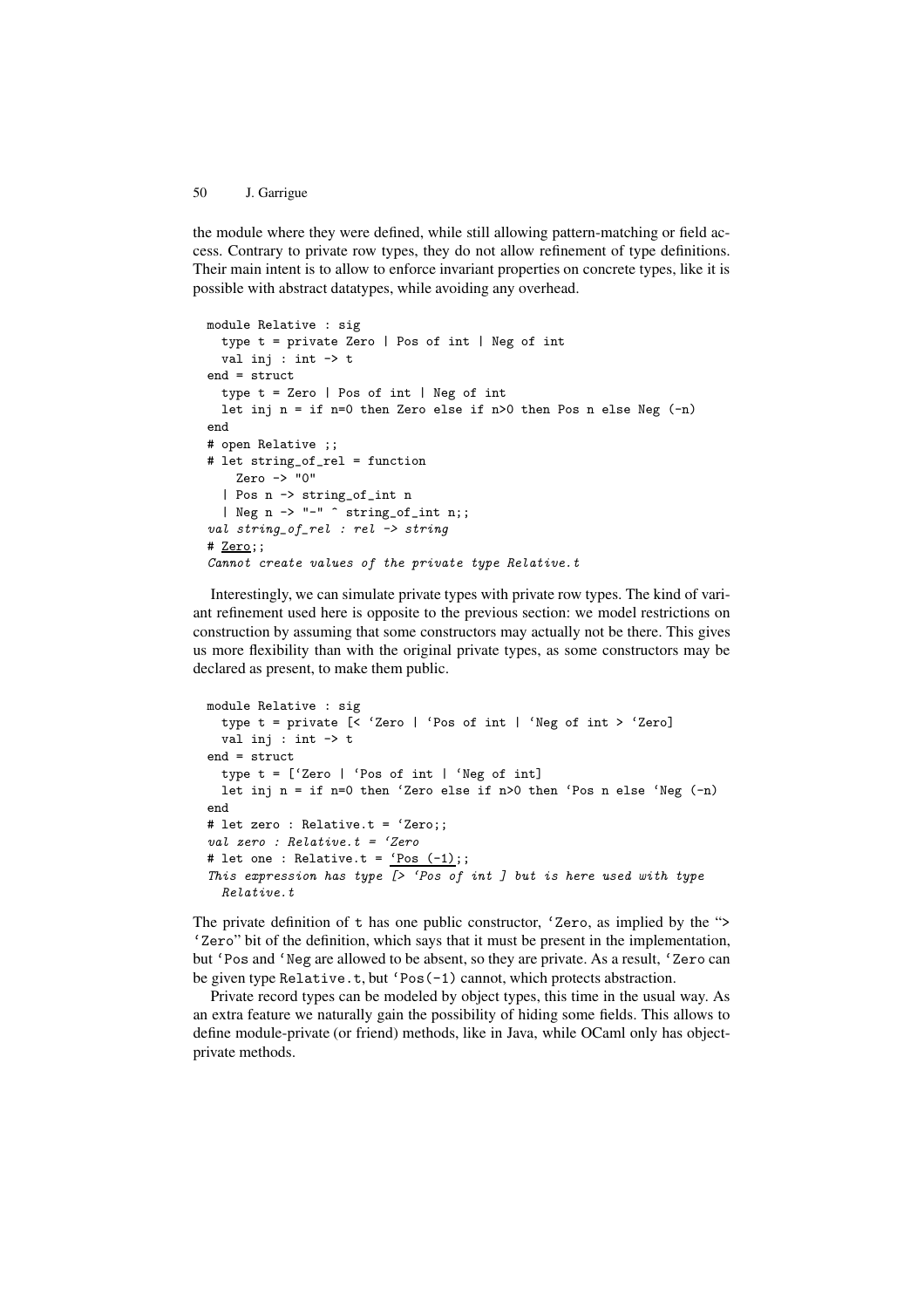```
module Vector : sig
  type 'a c = private
      \langle length: int; get: int \rightarrow 'a; compare: 'a c \rightarrow int; .. >
  val init : int -> (int -> 'a) -> 'a c
  val map : ('a -> 'b) -> 'a c -> 'b c
end = struct
  class ['a] c v = object (s : 's)method v = vmethod length = Array.length v
    method get i : a = v.(i)method compare (vec : 's) = compare v vec#v
  end
  let init n f = new c (Array.init n f)
  let map f v = new c (Array.map f v#v)
end
```
Here we have used a private object type to hide the method  $v$ , while enforcing its presence in the actual object. This allows accessing the contents of the object in a more efficient way. If v were visible outside of Vector, encapsulation would be broken, as one could use it to mutate these contents.

One might think that it would be enough to use an abstract type for the array returned by v, without hiding v itself. However, object typing in OCaml is purely structural: one can freely create an object by hand, and give it the same type as an existing class, even though its methods might cunningly call methods from different objects, breaking the coherence of the definitions. Only private object types can protect against this, while still allowing the programmer to call methods in a natural way. As with private types, this allows to enforce invariants, for instance saying that for a value v of type Vector.c, calling v#get i always succeeds when  $0 \le i < \text{v#length}$ .

Note that private object types do not interact directly with classes, and as such they are not as expressive as abstract views for instance [15]. In particular one cannot inherit from a private type.

### **2.3 Recursion and the Expression Problem**

<span id="page-7-0"></span>Examples in previous sections have kept to a simpl[e st](#page-16-4)ructure. In particular, the variant types involved were not recursive. As we indicated in introduction, polymorphic variants are known to provide a very simple solution to the expression problem, allowing one to extend a recursive type with new constructors, with full type safety, and without any recompilation. However, the original solution has a small drawback: one has to close the recursion individually for each operation defined on the datatype. Moreover it relies quite heavily on type inference to produce polymorphic types.

With the introduction of recursive modules, a natural way to make things more explicit is to close the recursion at the module level. However, this also requires private row types, to allow extension without introducing mind-boggling coercions (see mixmod.ml at [4] for an example with coercions.)

We present here a variation on the expression problem, where we insist only on the addition of new constructors, since adding new operations is trivial in this setting. If you find it difficult to follow our approach, reading [4] first should help a lot. We first define a modul[e t](#page-15-3)ype describing the operations involved.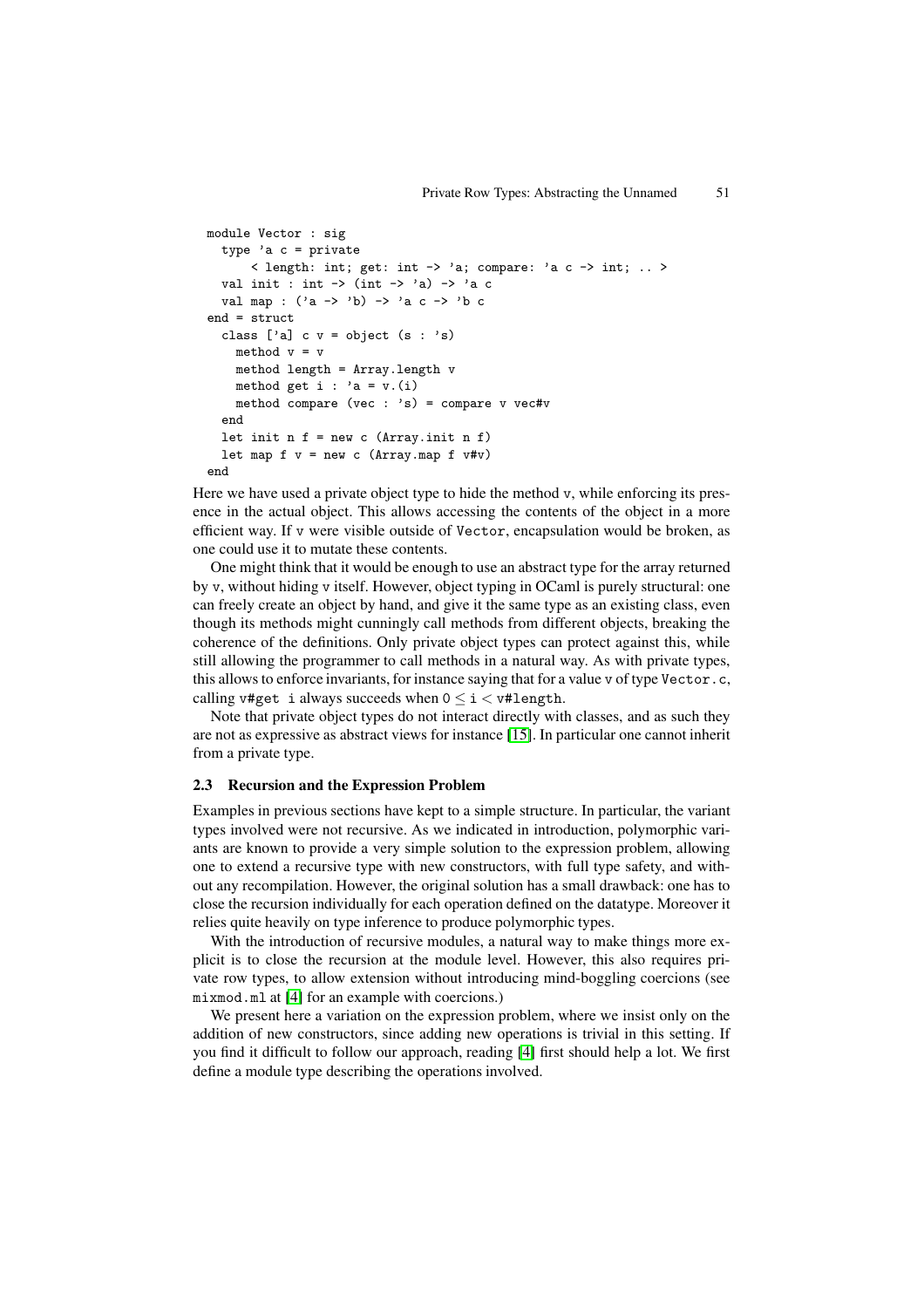```
52 J. Garrigue
 module type Ops = sig
   type expr
   val eval : expr -> expr
   val show : expr -> string
 end
```
We then define a first language, with only integer constants and addition. To keep it extensible, we leave the recursion open in the variant type, and have operations recurse through the parameter of a functor.

```
module Plus = struct
  type 'a expr0 = ['Num of int | 'Plus of 'a * 'a]
 module F(X : 0ps with type expr = private [ > 'a expr0] as 'a) =struct
      type expr = X.expr expr0let eval : expr \rightarrow X.expr = function'Num \_ as e \rightarrow e| 'Plus(e1,e2) -> match X.eval e1, X.eval e2 with
                             'Num m, 'Num n \rightarrow 'Num(m+n)
                           | e12 -> 'Plus e12
      let show : expr \rightarrow string = function'Num n -> string_of_int n
        | 'Plus(e1,e2) -> "("^X.show e1^"+"^X.show e2^")"
    end
  module rec L : (Ops with type expr = L.expr expr0) = F(L)
end
```
Observe how closing the recursion is now easy: we just have to take a fix-point of the functor.

The next step is to define a second language, adding multiplication. Inside the functor, we instantiate the original addition language, and use it to delegate known cases in operations, using variant dispatch.

```
module Mult = struct
  type 'a expr0 = ['a Plus.expr0 | 'Mult of 'a * 'a]
 module F(X : 0ps with type expr = private [ > 'a expro] as 'a) =
   struct
     type expr = X.expr expr0module L = Plus.F(X)let eval : expr \rightarrow X.expr = function#L.expr as e -> L.eval e
        | 'Mult(e1,e2) -> match X.eval e1, X.eval e2 with
                            'Num m, 'Num n \rightarrow 'Num(m*n)
                          | e12 -> 'Mult e12
      let show : expr -> string = function
          #L.expr as e -> L.show e
        | 'Mult(e1,e2) -> "("^X.show e1^"*"^X.show e2^")"
    end
 module rec L : (Ops with type expr = L. expr expr0) = F(L)end
```
That's it. Here is a simple example using the final language.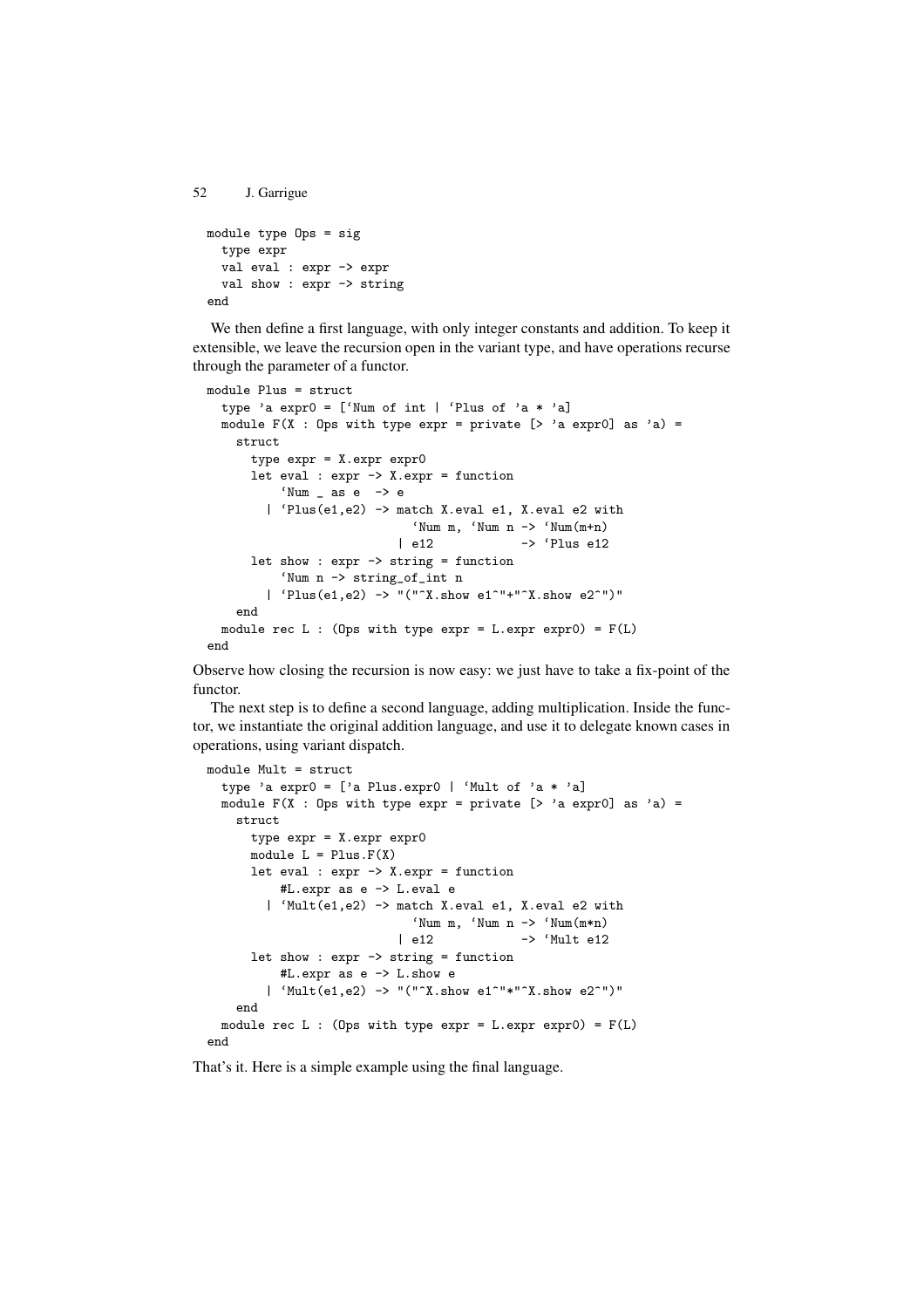```
# Mult.L.show('Plus('Num 2,'Mult('Num 3,'Num 5)));;
- : string = "(2+(3*5))"
```
This whole approach may seem verbose at first, but a large part of it appears to be boilerplate. Half of the lines of Plus have to be repeated in Mult, and would actually be in any similar code. From a more theoretical point of view, this example makes clearer the relation between solutions to the expression problem that use type abstraction, such as [11], and our original solution which used only polymorphism.

Combining object types with recursive modules also has applications, but they are less immediate, as classes already provide a form of open recursion.

# **3 [F](#page-16-2)ormalization**

<span id="page-9-0"></span>Before giving a complete formalization, we first describe a much simpler one, which is limited to private object types. The idea is to formalize objects as rows, in the style of Rémy [16]. Here are our core types.

| $v ::= \alpha   t(\vec{\tau} \vec{\rho})$                   | abstractions |
|-------------------------------------------------------------|--------------|
| $\tau ::= v   \tau \rightarrow \tau   \langle \rho \rangle$ | types        |
| $\rho ::= v   \emptyset   l : \tau; \rho$                   | rows         |
| $k ::= \star   \diamond$                                    | kinds        |
| $\sigma ::= \tau \,   \, \forall \alpha$ : $k.\sigma$       | polytypes    |

Types are composed of abstractions, function types, and object types. An object type is described by a row, which is a list of pairs label-type, terminated either by the empty list or an abstraction. Abstractions are either type variables or abstract types (which may have parameters, types or rows.) In order to indicate the contexts where an abstraction may be used, we introduce two kinds:  $\star$  for types and  $\diamond$  for rows. We allow fields to commute in rows, that is

```
l_1 : \tau_1;l_2 : \tau_2;\rho = l_2 : \tau_2;l_1 : \tau_1;\rho if l_1 \neq l_2
```
The same label may occur twice in a row (as for labeled arguments [17].) This simplifies kinds —they don't need to track which labels are used—, but this has no practical impact, as there is no way to create such an object.

If we start with this core type system, moving to the module level is trivial: we just need to add kinds to abstract types. This creates no difficulty, [as](#page-16-5) Leroy's modular module system already handles simple kinds [18]. In such a system, the signature OVect would be:

```
module type OVect = sig
  type t_row : 
  type t : \star = <length: int; get: int \rightarrow float; t_row>
  val init : int \rightarrow (int \rightarrow float) \rightarrow t
end
```
Then defining a particular instance just requires providing a concrete definition for t\_row.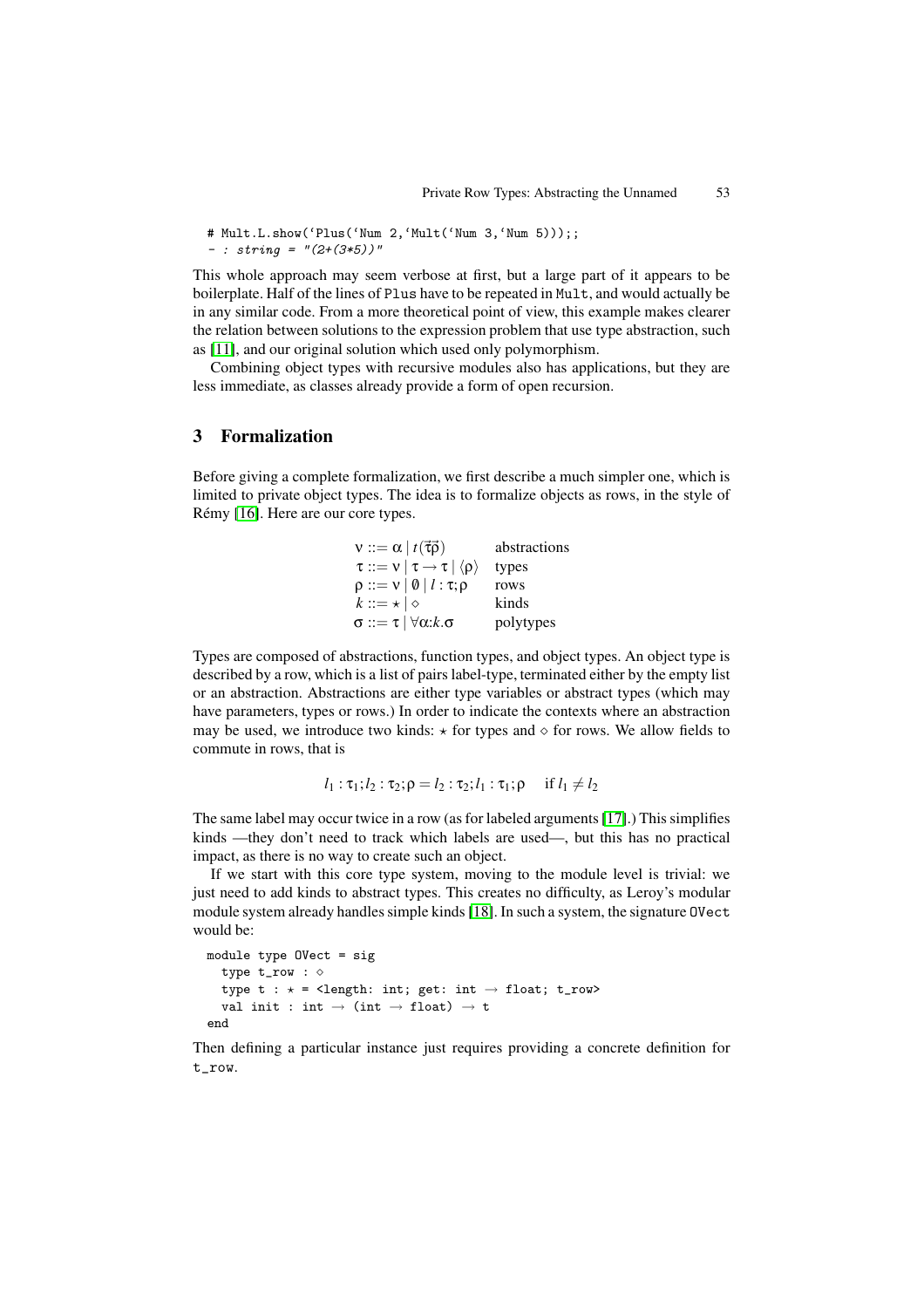Unfortunately, type refinement in this system proves to be very clumsy. The trouble is that the natural encoding of OVect2 would not be an instance of OVect. We need extra type definitions to make it possible.

```
module type OVect2 = sig
  type t_row' : \diamondtype t_{row} : \diamond = map : (float \rightarrow float) \rightarrow t; t_{row}'type t : \star = <length: int; get: int \rightarrow float; t_row>
  val init : int \rightarrow (int \rightarrow float) \rightarrow t
end
```
The fact one has to change the name of the abstract row is particularly confusing.

This clumsiness leads to our implicit syntax for private row types: rather than make abstract rows explicit, and have them pollute signatures, we prefer to leave them implicit, just indicating their presence. Implementations do not need to give a concrete definition for abstract rows, as the type system can recover them by comparing a private type definition and its implementation. Technically this amounts to an extension of the subtyping relation for modules. And as we keep rows implicit, we can omit kinds from the surface language.

We might have gone even further, and allowed any free variable to be automatically converted into an anonymous abstract type. We refrained from this for two reasons. This contradicts the principle of minimality in language changes, and this doesn't fit well the intuition of "private" type. Yet this might be an interesting choice when designing a more implicit type system for modules.

While this sketch of a formalization gives a good intuition of what private row types are, sufficient for practical uses, we will use a different formalization for our core language. The main reason is that this system does not extend nicely to private variant types. As can be seen in Rémy's paper, allowing variant tags to disappear from a type require additional *presence* variables. If we were to apply this scheme, we would need an abstract presence type for each constructor we want to keep private, adding a lot of complexity<sup>3</sup>.

We provide in the rest of this section a condensed description of the formal system underlying private row types. It is based on our formalism for structural polymorphism [19] for the core language part, combined with Leroy's description of an applicative f[un](#page-10-0)ctor calculus [20]. A combination of these two systems already provides a complete description of Objective Caml's type system (without polymorphic methods, labeled parameters, and extensions.)

We [will](#page-16-7) not give full details of these two systems, as both of them are rather complex, yet very few changes are [nee](#page-16-8)ded. One is the ability to specify inside structural types that they have an identity (a name), and are only compatible with types having the same identity. The other is to allow refining private row types through module subtyping, and check that all such refinements are legal.

While we will still internally use an abstract type to represent a "virtual" row variable, the formalism we describe here does not have explicit row variables. It is rather

<span id="page-10-0"></span><sup>&</sup>lt;sup>3</sup> The internal representation of polymorphic variant types in the Objective Caml compiler does use such presence variables, but they are not shown to the programmer, and they are not abstracted individually.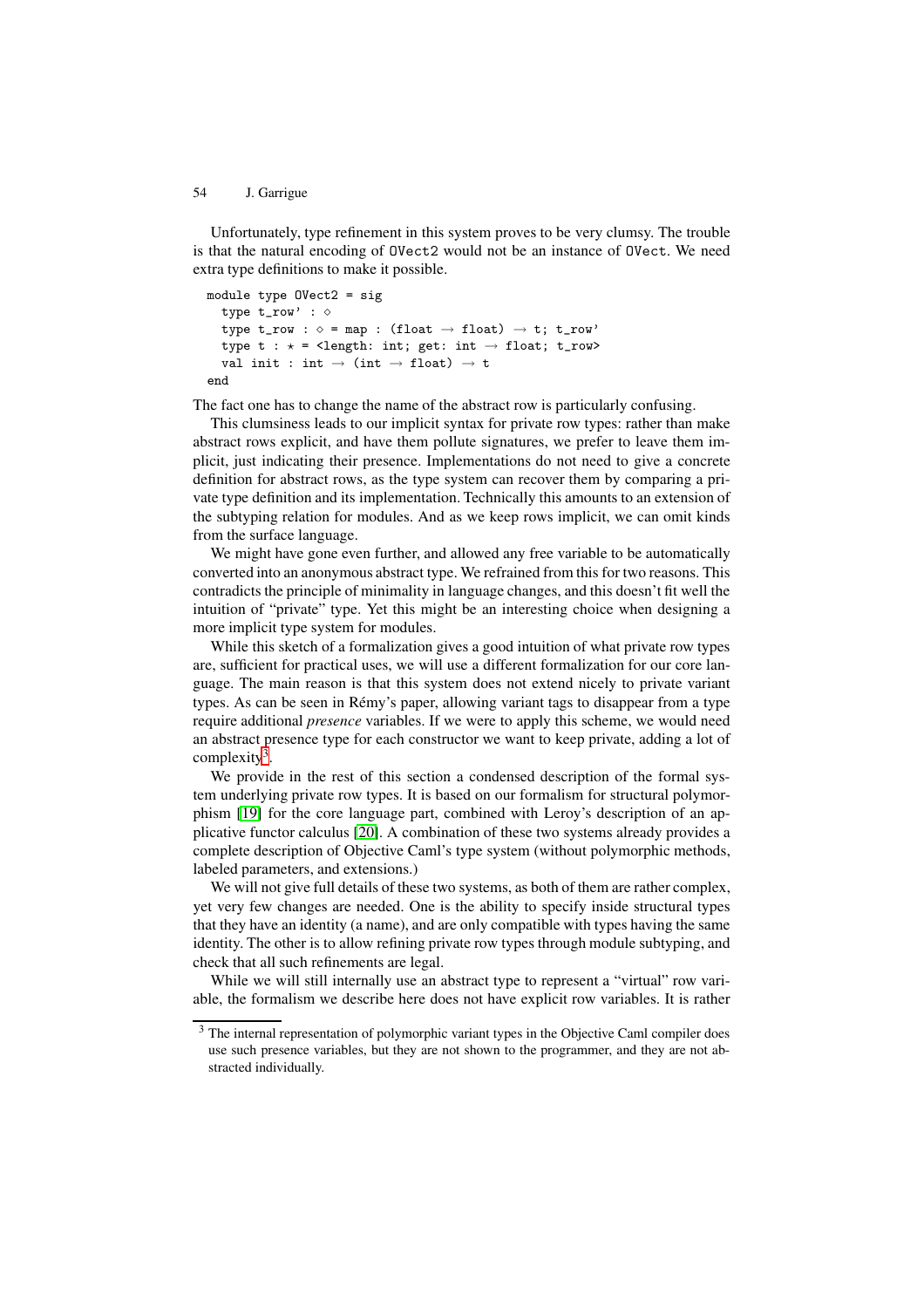| $\tau ::= \alpha$                                    | type variable       |
|------------------------------------------------------|---------------------|
| $ t(\vec{\tau}) $                                    | abstract type       |
| $ \tau \rightarrow \tau$                             | function type       |
| $K ::= \emptyset   K, \alpha :: (C, R)$              | kinding environment |
| $\theta ::= \tau   K \triangleright \tau$            | kinded type         |
| $\sigma ::= \theta \mid \forall \vec{\alpha}.\theta$ | polytype            |

#### **Fig. 1.** Types and kindings

$$
\langle l_1: \tau_1; \ldots; l_n: \tau_n; \ldots \rangle \stackrel{\text{def}}{=} \alpha :: (o, \{l_1, \ldots, l_n\}, \mathcal{L}, 0, \{l_1 \mapsto \tau_1, \ldots, l_n \mapsto \tau_n\}) \triangleright \alpha
$$
  

$$
\langle l_1: \tau_1; \ldots; l_n: \tau_n \rangle \stackrel{\text{def}}{=} \alpha :: (o, \{l_1, \ldots, l_n\}, \{l_1, \ldots, l_n\}, 0, \{l_1 \mapsto \tau_1, \ldots, l_n \mapsto \tau_n\}) \triangleright \alpha
$$
  

$$
[> l_1 \text{ of } \tau_1 | \ldots | l_n \text{ of } \tau_n] \stackrel{\text{def}}{=} \alpha :: (v, \{l_1, \ldots, l_n\}, \mathcal{L}, 0, \{l_1 \mapsto \tau_1, \ldots, l_n \mapsto \tau_n\}) \triangleright \alpha
$$
  

$$
[< l_1 \text{ of } \tau_1 | \ldots | l_n \text{ of } \tau_n > l_1 \ldots l_k] \stackrel{\text{def}}{=} \alpha :: (v, \{l_1, \ldots, l_n\}, 0, \{l_1 \mapsto \tau_1, \ldots, l_n \mapsto \tau_n\}) \triangleright \alpha
$$

<span id="page-11-1"></span>**Fig. 2.** Kindings corresponding to surface syntax

based on an expressive kinding relation [6], which describes constraints on types rather than simply categories.

### <span id="page-11-0"></span>**3.1 Core Type System**

We will directly use the formalism fro[m](#page-15-5) [\[1](#page-15-5)9], as it is already general enough. We only have to add parameterized abstract types. This section may seem obscure without a good understanding of the formalism used, yet understanding figure 2 and the entailment relation should be sufficient to go on to the module level. An important point is that the definitions here ensure automatically sub[ject](#page-16-7) reduction (leading to type soundness) and principal type inference, without need of extra proofs.

The syntax for [ty](#page-11-0)pes and kindings is given in figure 1. Simple types  $\tau$  are defined as usual. They include type variables, function types, and named abstract types with type parameters. Polytypes  $\sigma$  are extended with a kinding environment K that restricts possible instances for constrained variables. K is a set of bindings  $\alpha$  ::  $(C, R)$ ,  $C$  a constraint and *R* a set of relations from labels to types, describ[ing](#page-11-1) together the possible values admitted for the type  $\alpha$ . There is no specific syntax in types for object and variants, as they are denoted by type variables constrained in a kinding environment. The kindings corresponding to the syntax used in previous sections, using the constraint domain defined lower, are given in figure 2, respectively for open or closed, object and variant types. The only relation we use in kindings,  $\mapsto$ , is not a function: a label may be related to several types. Recursive types can be defined using a mutually recursive kinding environment, *i.e.* where kinds are related to each other. It should be clear by now that the notion of kind in this type syst[em](#page-11-0) bears no resemblance to the simple kinds we considered first. Note that we only introduce abstract types here; type abbreviations can be seen as always expanded.

In order to have a proper type system, we only need to define a constraint domain. Our constraint domain includes both object and variant types, and support for identifying a type by its name. We assume a set *L* of labels, denoting methods or variant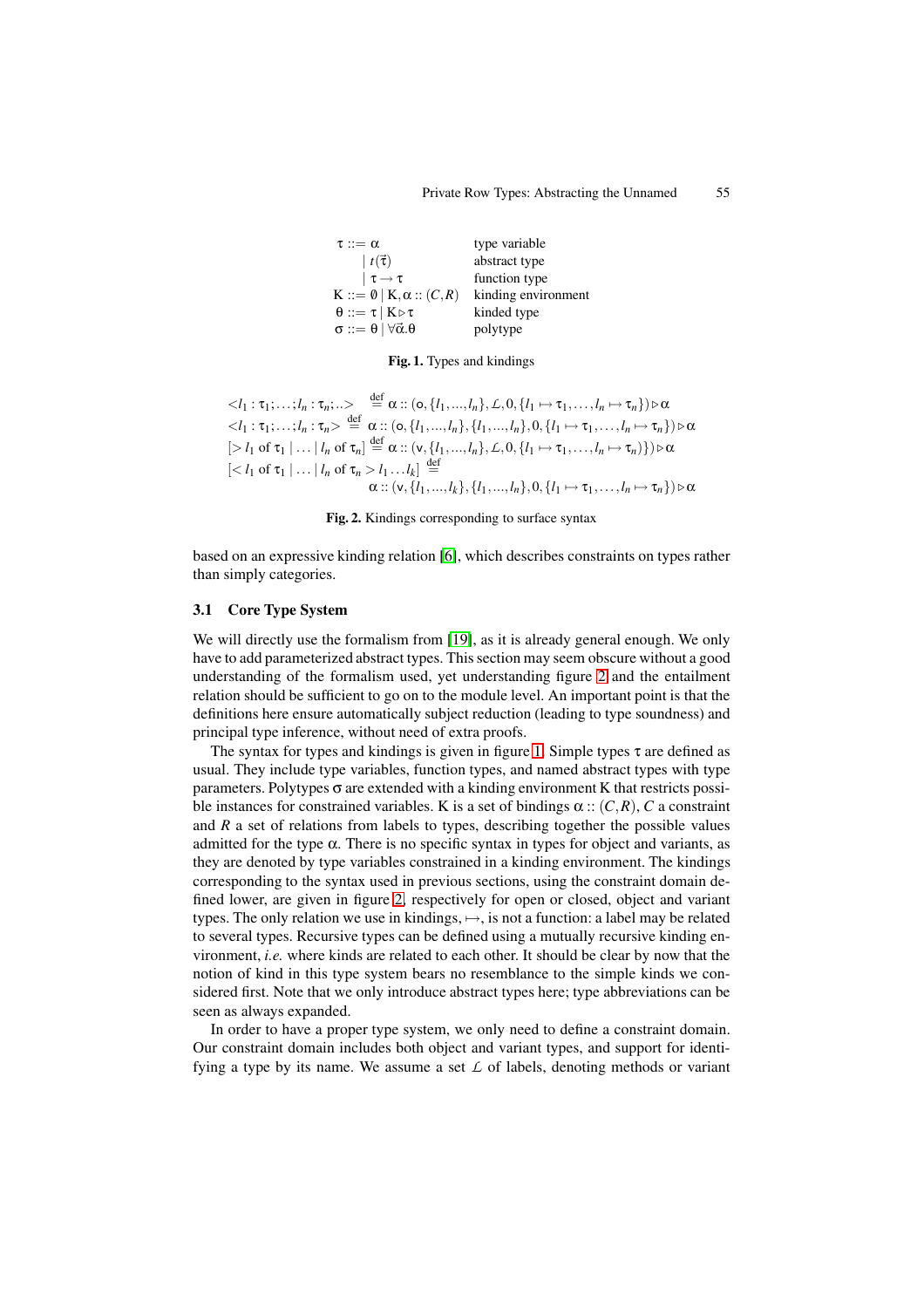constructors. *L* includes a special label *row* used to encode our virtual row. The *C* in a kind is an element of the following set.

$$
(k, L, U, p) \in \{o, v\} \times P_{fin}(L) \times (P_{fin}(L) \cup \{L\}) \times \{0, 1\}
$$

*k* distinguishes objects and variants. *L* represents a lower bound on available methods or constructors (*required* or *present* ones), and should be a finite subset of *L*. *U* represents an upper bound, and should be either a finite subset of  $\mathcal{L}$ , or  $\mathcal{L}$  itself. *p* is 0 for normal types, 1 for private types, and will be used at the module level. For both of objects and variants, we obtain a "final" (non-refinable) type by choosing  $L = U$ .

We define an entailment relation on constraints, noted " $C \models C$ ", which is reflexive and transitive. We first distinguish inconsistent constraints.

$$
(o, L, U, p) \models \bot \text{ if } U \neq L \text{ and } U \neq L
$$
  
 $(v, L, U, p) \models \bot \text{ if } L \not\subset U$ 

An object type can only be extensible or final: its upper bound is either *L* or all labels. On the other hand, a variant type with a finite upper bound may still be refined by removing tags, so that the only restriction is that the lower bound should be included in the upper bound.

Entailment can refine a constraint as long as it is not private. Note that refinement goes backward: a variable with the kind on the right of the entailment relation can be instantiated to one with the kind on the left.

$$
(k, L', U', p) \models (k, L, U, 0)
$$
 if  $L \subset L'$  and  $U \supset U'$ 

Next we use our constraints to selectively propagate type equalities. For a constraint  $C = (k, L, U, p)$  and a label *l*:

$$
C \vdash uniq(l) \stackrel{\text{def}}{=} k = o \lor l \in L \lor (p = 1 \land l \in U) \lor l = row l \mapsto \alpha_1 \land l \mapsto \alpha_2 \land uniq(l) \Rightarrow \alpha_1 = \alpha_2.
$$

The first line defines a predicate *uniq*, denoting when only one type can be associated to a label. The second line is a propagation rule. It means that, for a kind  $(C, R)$ , when a label satisfies the property *uniq*, then types associated to this label in *R* should be unified. In the original system without private rows, the definition of *uniq* was  $k =$ o ∨ *l* ∈ *L*, meaning that unification is triggered either if we consider an object type, or a required label in a variant type. Now it is also triggered for possible labels in private variant types. That is, all possible labels in private types must have unique types. Combined with that fact their constraint cannot be further refined, this ensures that no typing information will be added to them. The special label *row* is always unique, and will be associated to an abstract type denoting the identity of a private row type.

It is easy to see that these definitions satisfy the conditions for a valid constraint domain, as stated in [19].

Note that this extension of the core type system is also required in order to handle first-class polymorphism, available through polymorphic methods and record fields. In that case, *row* is only associated with a universal type variable.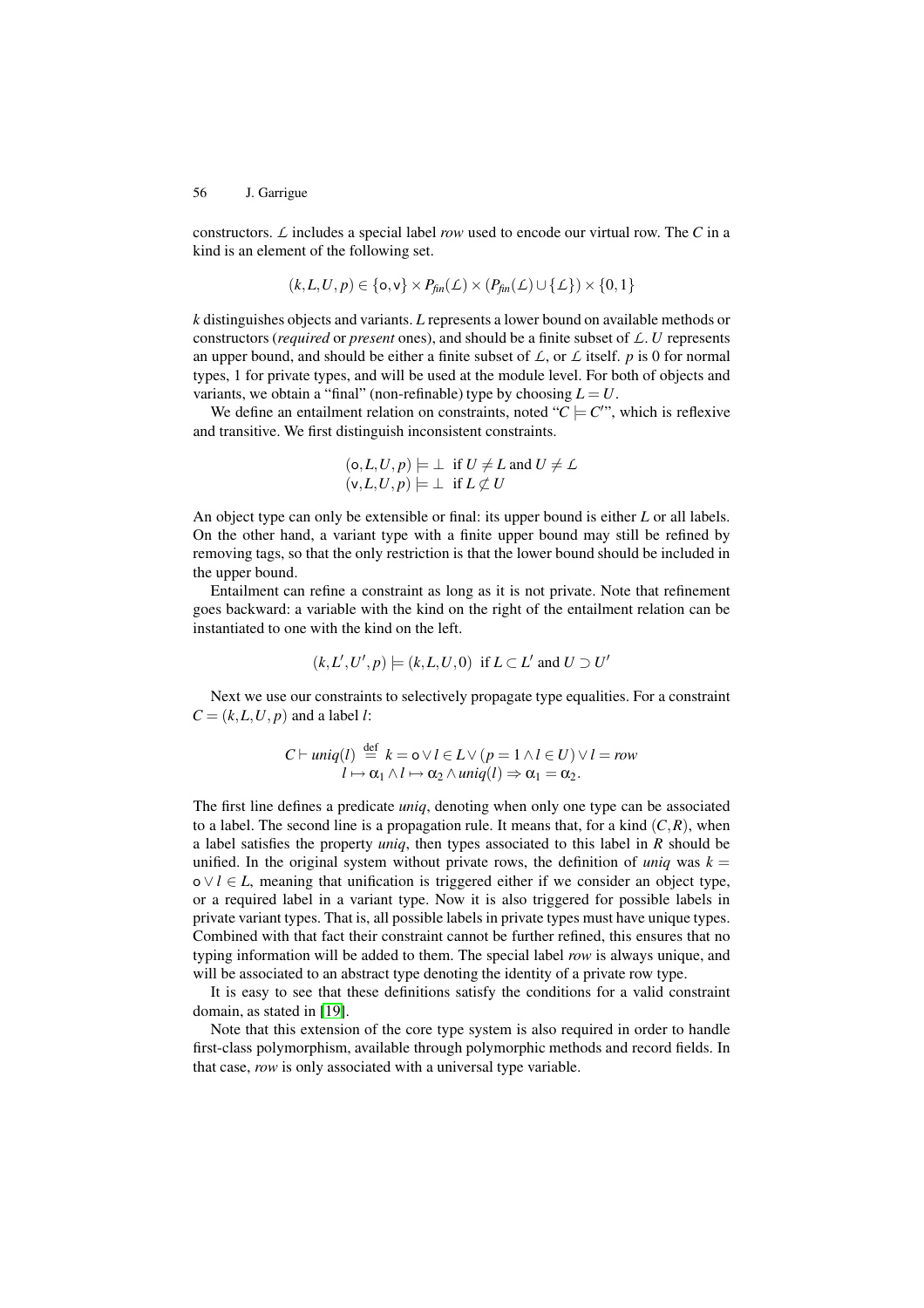#### **3.2 Module Type System**

The second part is at the module level: we must introduce private type definitions, and allow refinement through module subtyping. In order to formalize this, we will switch to Leroy's module calculus [20], which has 4 kinds of judgements: well-formedness  $(E \vdash \sigma \text{ type})$ , module typing  $(E \vdash s : S)$ , type equivalence  $(E \vdash \theta \approx \theta')$ , and module subtyping  $(E \mid S \lt S')$ . We will proceed by adding and modifying rules in this calculus, without reproducing all rules for the sake of space.

Leroy leaves the base lan[guag](#page-16-8)e unspecified. We have to be more specific, in particular allowing parameterized type definitions. We will see manifest type definitions as kinded types:  $\tt type t_i(\vec{\alpha}) = K \triangleright \tau$ . Note that while variables of refinable kinds must all appear in  $\vec{\alpha}$ , as there is no way to quantify a variable explicitly outside of the type definition, variables whose kind is no longer refinable, *i.e.* either  $L = U$  or  $p = 1$ , are seen as implicitly quantified, and may appear in K but not in  $\vec{\alpha}$ . " $E \vdash \sigma$  type" checks that  $\sigma$ is a valid polytype under environment  $E$ , and that no refinable type variable is free.

The basic typing rule for type definitions is unchanged, up to our addition of type parameters.

$$
\frac{E \vdash \forall \vec{\alpha}.\theta \text{ type } t_i \not\in BV(E) \quad E; \text{type } t_i(\vec{\alpha}) = \theta \vdash s : S}{E \vdash (\text{type } t_i(\vec{\alpha}) = \theta; s) : (\text{type } t_i(\vec{\alpha}) = \theta; S)}
$$

As it does not handle directly private row types, we first need to translate private definitions into normal ones, both inside modules and signatures. As we have explained before, we do it by defining an abstract type *trow* along with the manifest type *t*, using it as row.

$$
\text{type } t_i(\vec{\alpha}) = \text{private } \theta_0 \stackrel{\triangle}{=} \text{type } t_{rowi}(\vec{\alpha}); \text{type } t_i(\vec{\alpha}) = \theta \\ \text{where } \begin{array}{l} \theta_0 = K, \beta :: (k, L, U, 0, R) \triangleright \beta \quad L \neq U \\ \theta = K, \beta :: (k, L, U, 1, R \cup \{ row \mapsto t_{rowi}(\vec{\alpha})) \}) \triangleright \beta \end{array}
$$

 $θ_0$  is a row type, with a single non-quantified refinable type variable β. In  $θ$ , we make its kind private, and mark it with the abstract type *trowi*, which is defined along *ti*.

Once we have introduced private row types, we should allow refinement through subtyping. However, the standard approach of having *trowi* manifest on one side, and abstract on the other, will not work here, as we want to allow the enclosing kinds to be different. Here is the original rule for subtyping.

$$
\dfrac{E \vdash \theta \approx \theta'}{E \vdash (\texttt{type } t_i(\vec{\alpha}) = \theta) <: (\texttt{type } t_i(\vec{\alpha}) = \theta')}
$$

As you can see, the trouble here is that this rule is limited to equivalent type representations. In order to accommodate refinement, we add a new rule, using entailment.

$$
(k, L, U, 0) \models (k, L', U', 0) \quad E \vdash K \approx K' \quad row \mapsto t_{rowi}(\vec{\alpha}) \in R'
$$
  

$$
\frac{(\forall l) \quad l \mapsto \tau \in R \land l \mapsto \tau' \in R' \Rightarrow E \vdash \tau \approx \tau'}{E \vdash (\text{type } t_i(\vec{\alpha}) = K, \beta :: (k, L, U, p, R) \triangleright \beta)} \leq : (\text{type } t_i(\vec{\alpha}) = K', \beta :: (k, L', U', 1, R') \triangleright \beta)
$$

This rule says that, a row type definition (either private or not) subsumes a private row type definition when: (1) the original definition entails the private one (both assumed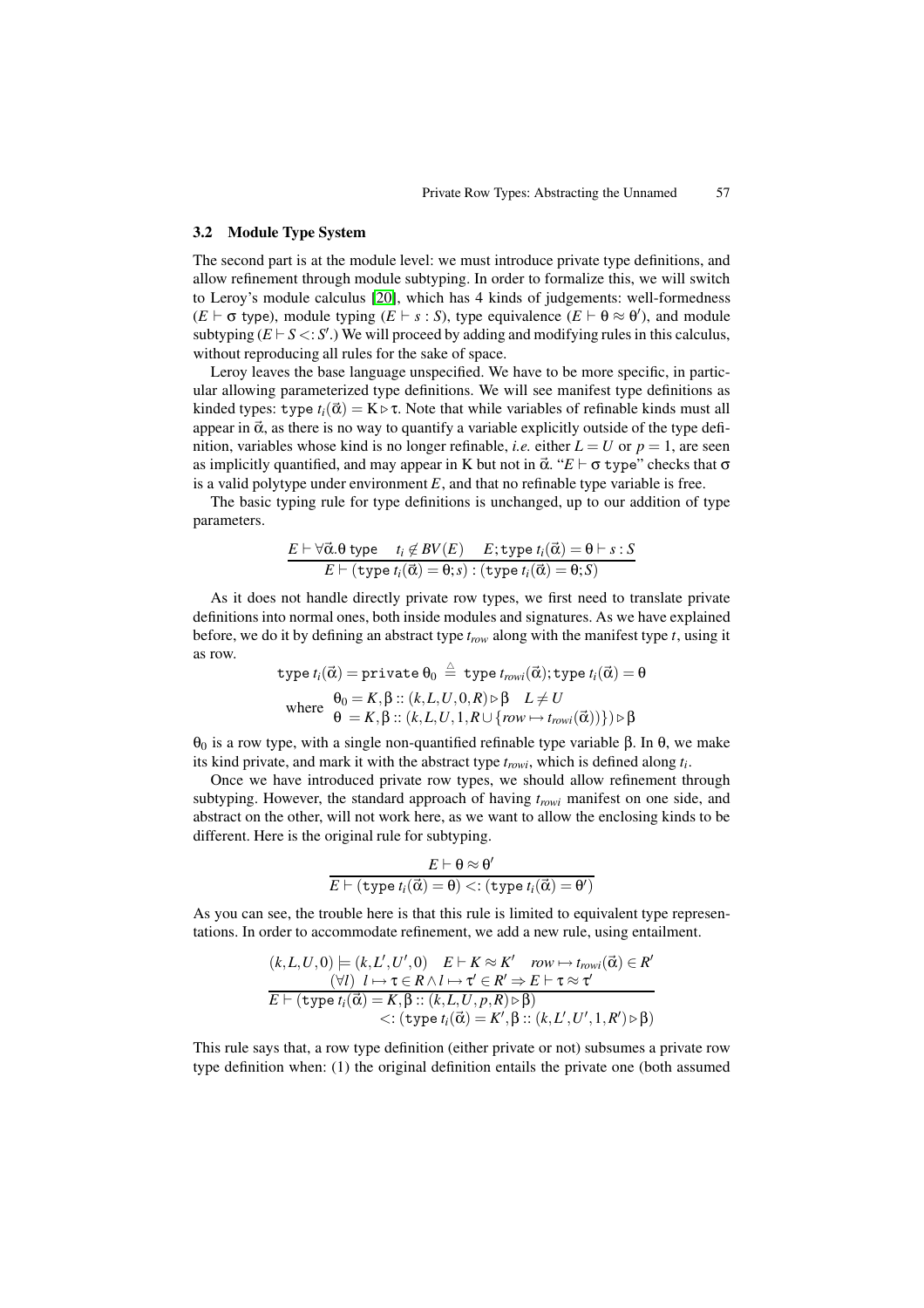public), (2) kinding environments  $K$  and  $K'$  are identical, up to the equivalence of the types they contain, (3) all labels common to both definitions are associated to equivalent types, which also implies that if  $row \mapsto \tau \in R$ , then  $E \vdash \tau \approx t_{rowi}(\vec{\alpha})$ . The requirement  $row \mapsto t_{rowi}(\vec{\alpha}) \in R'$  additionally ensures that the abstract row is declared inside the same signature.

Another slight modification we need is to allow the introduction of hidden types in subtyping. This accounts for two situations. The first one is when the original type definition is public, and we make it private through subtyping. We need to introduce a new abstract *trowi* in the subtype, matching the implicit one in the supertype.

 $t_{rowi} \not\in BV(D_i) \quad (1 \leq i \leq n)$  $E\vdash \texttt{sig}\,D_1;...;D_n$  end  $<:$   $\texttt{sig}\,D_1;...;D_k;$ type  $t_{rowi}(\vec{\alpha});D_{k+1};...;D_n$  end

The second one occurs when we define a type alias for a private type, and then export it as being itself a private type. Here is an example.

module  $M$  : sig type  $t = private$  [> 'A] end = struct module M1 = struct type t = private [> 'A | 'B] end type  $t = M1.t$ end

We need to add type  $t_{rowi} = M_1 \cdot t_{rowi}$  in the signature of our implementation, in order to use the subtyping rule for private row types:

$$
\frac{t_{rowi} \notin BV(D_i) \ D_k = (\text{type } t_i(\vec{\alpha}) = K, \beta :: (k, L, U, 1, R) \triangleright \beta) \ row \mapsto \tau \in R}{E \vdash \text{sig } D_1; \dots; D_k; S \text{ end} <: \text{sig } D_1; \dots; D_{k-1}; \text{type } t_{rowi}(\vec{\alpha}) = \tau; D_k; S \text{ end}}
$$

These rules together provide a complete formalization of private row types.

#### **3.3 Extra Features**

Independently of these questions of formalism, another issue appears with the introduction of the with construct for signatures. This construct is not present in [20], but it is needed in practice for any implementation, to avoid expanding all signatures by hand. We are using it in our own example of section 2.3. The technical difficulty with with comes from the fact it only substitutes one definition at a time, and the environment of the signature to be modified is not available in the new definition. It had to [be](#page-16-8) extended to allow private row types, particularly recursive ones. This is not yet enough for mutually recursive types, and it seems that there are [app](#page-7-0)roaches more promising than with to manipulate signatures [21].

A last design decision is related to the handling of variance. In order to allow more subtyping, in OCaml both abstract types and algebraic datatypes have variances associated to their type parameters. For instance the type  $list(\alpha)$  is covariant, which can be written type list( $+\alpha$ ) in its type definition. For abstract types variance annotations are explicit, but for algebraic datatypes they are inferred from the definition of the type. As private row types have a structural definition, one might think of inferring their variance. However, the presence of an associated abstract type clearly indicates that variance should be explicit. This also means that this variance must be respected: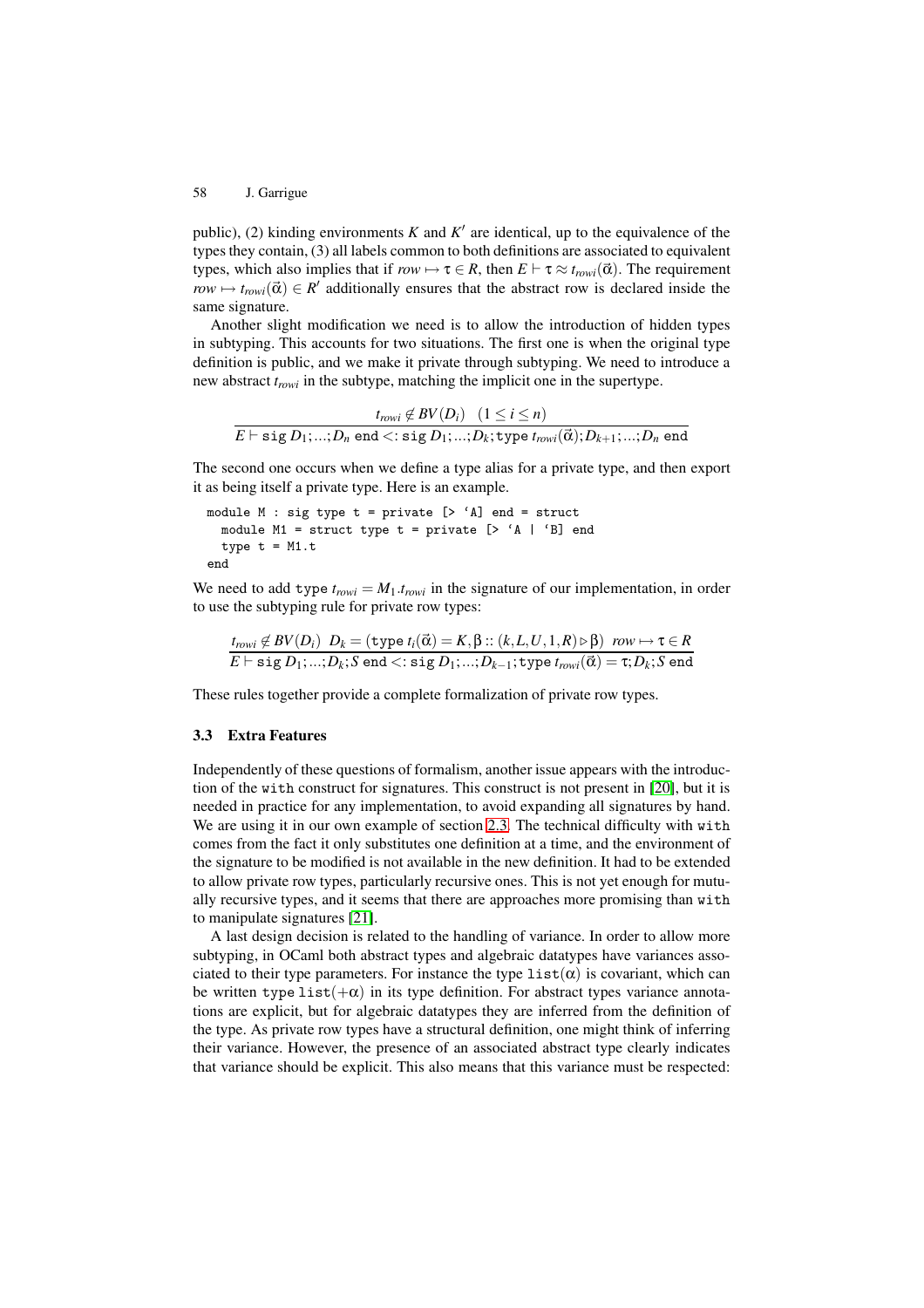*i.e.* an implementation should have a stronger variance than the private row type it replaces, and variance can only be weakened through subtyping. This reasoning can be used to explain why private types, while they do not allow refinement, use also explicit variances.

# **4 Conclusion**

We have introduced a new form of type definition, which is both manifest and abstract at the same time. We branded it as private, as it behaves in a way very similar to both private types in OCaml, and private methods as they are understood in Java. Nonetheless, the power of this new feature is not limited to privacy, but goes a long way towards abstraction allowing incremental extension. As this feature relies heavily on the expressive power of modules, it is most interesting when combined with recent extensions of module systems, such as recursive modules [22,23,24] or, in an hopefully close future, combinable signatures [21].

Another desirable addition is support for unions of private variant types. One can already define unions of concrete polymorphic variant types, and use them through dispatch. The private case is more complex, [as o](#page-16-10)[ne](#page-16-11) [mus](#page-16-12)t ensure that the combined types are compatible. We are [cur](#page-16-9)rently working on this question.

## **Acknowledgements**

Comments from Didier Rémy, Keiko Nakata, Romain Bardou, and anonymous referees were a great help in improving this paper. I thank them all.

## **References**

- 1. Rémy, D., Vouillon, J.: Objective ML: An effective object-oriented extension to ML. Theory and Practice of Object Systems **4** (1998) 27–50
- 2. Garrigue, J.: Programming with polymorphic variants. In: ML Workshop, Baltimore (1998)
- <span id="page-15-0"></span>3. Wadler, P.: The expression problem. Java Genericity mailing list (1998) http://www. daimi.au.dk/~madst/tool/papers/expression.txt.
- <span id="page-15-1"></span>4. Garrigue, J.: Code reuse through polymorphic variants. In: Workshop on Foundations of Software Engineering, Sasaguri, Japan (2000) http://www.math.nagoya-u. ac.jp/~garrigue/papers/fose2000.html.
- <span id="page-15-3"></span><span id="page-15-2"></span>5. Rémy, D., Garrigue, J.: On the expression problem. http://pauillac.inria.fr/ ~remy /work/expr/(2004)
- 6. Ohori, A.: A polymorphic record calculus and its compilation. ACM Transactions on Programming Languages and Systems **17** (1995) 844–895
- <span id="page-15-4"></span>7. Canning, P., Cook, W., Hill, W., Olthoff, W., Mitchell, J.C.: F-bounded polymorphism for object-oriented programming. In: Proc. ACM Symposium on Functional Programming and Computer Architectures. (1989) 273–280
- <span id="page-15-7"></span><span id="page-15-6"></span><span id="page-15-5"></span>8. Bracha, G., Odersky, M., Stoutamire, D., Wadler, P.: Making the future safe for the past: Adding genericity to the Java programming language. In: Proc. ACM Symposium on Object Oriented Programming, Systems, Languages and Applications. (1998)